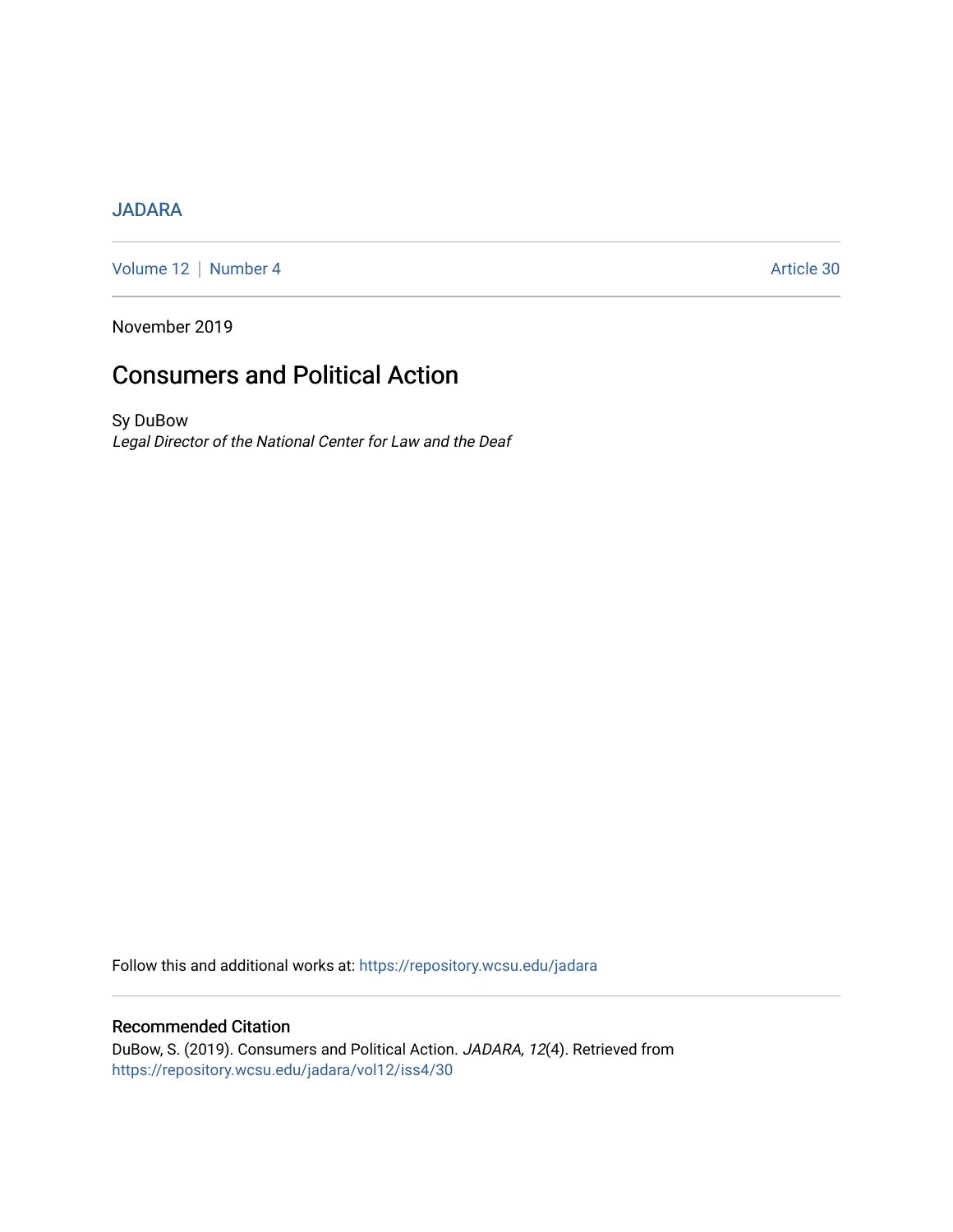# CONSUMERS AND POLITICAL ACTION

#### Sy DuBow

I want to share with you recent develop ments that can help life communicational bar riers confronting deaf people with government agencies, Congress and state legislatures, the courts and in their daily lives.

### I. TELECOMMUNICATION NEEDS

The Federal Communications Commission (FCC) has recently ordered an inquiry about TTY needs of deaf and hearing-impaired peo ple. The NCLD filed a petition 2 months ago with the FCC requesting this inquiry.

The purpose of the FCC inquiry is to pro vide a national forum for telephone companies and manufacturers of communication-related equipment to exchange with the deaf com munity ways to resolve their TTY needs. The FCC will use this information to develop and pass new rules to resolve deaf people's TTY needs and help support federal legislation.

The FCC is seeking information to answer the following questions:

- Is there a need for a new, specialized com munication service for deaf people?
- If there is a need, is it possible for the tele phone companies to provide the following services to deaf customers using TTYs: operator, directory, and business office assistance, recorded messages, and pay TTY terminals in public locations?
- Are there any legal, contractual, or regula tory barriers to telephone companies that stand in the way of their offering TTY terminal/modem combinations that are compatible with the existing TTY system?
- Is it necessary for the benefit of hearing aid

users for the FCC to establish standards, such as electro-magnetic leakage, etc., in the manufacturing of telephone handsets?

- Is there a need or justification for preferen tial rates (i.e., long distance) for the deaf and what economic impact would such changes have? Connecticut has already passed a regulation to reduce Intrastate TTY rates by two-thirds.
- Are there any unmet research needs in bring ing new services to the deaf, and what sources of funding are available to support any additional research that may be needed?
- What, if any. Federal research and develop ment funds are needed and is the use of such funds appropriate for demonstration pro jects in the area?

Interested persons may file comments on or before May 1,1978. Please refer to CC Docket No. 78-50 when corresponding with the FCC. All relevant comments will be considered by the Commission and will then become part of the permanent record. In Mid-March the FCC will install a special TTY so that members of the deaf community may file their comments in an informal manner. Until that time, all ques tions should be referred to the FCC's Con sumer Assistance Office at (202) 632-6999 (TTY).

The National Center for Law and the Deaf will continue to watch these proceedings and will submit comments in addition to their original petition.

This inquiry provides a wonderful oppor tunity for deaf consumers and organizations for deaf people such as A.D.A.R.A. to do

Mr. OuBow is the Legal Director of the National Center for Law and the Deaf.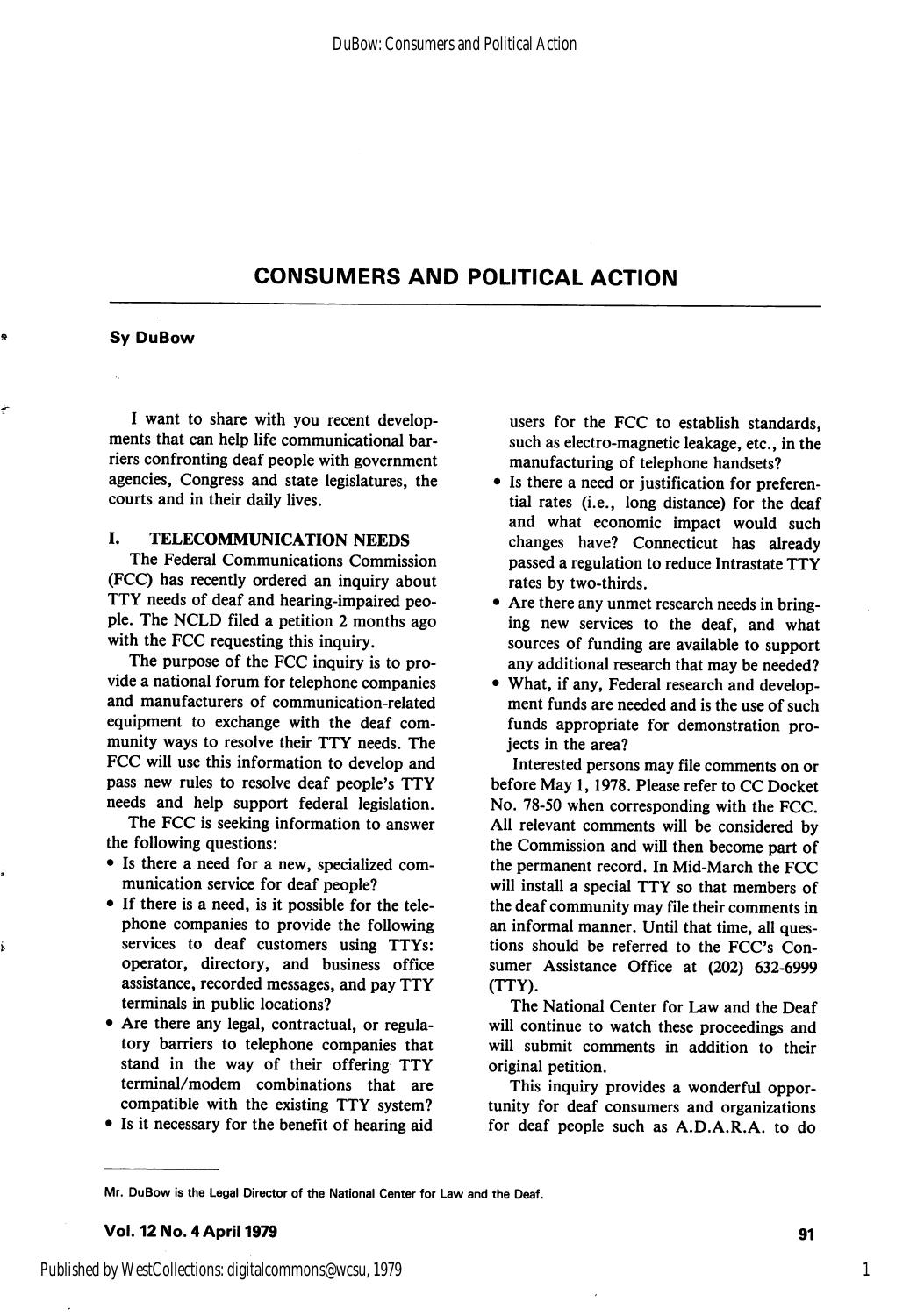something to improve TTY services.

#### II. ACCESS TO GOVERNMENT

A major problem for deaf people is that government is not communicationally acces sible. If a hearing person wants information from a government agency or wants to tell his legislator of his support or disagreement on bills, he calls on the telephone. But a deaf per son who wants to know about government ser vices or tell an agency about his discrimination complaint must make an appointment, drive to the government office, search for parking, then wait endlessly to see the right person. Sometimes the deaf person may need an inter preter, but he/she may not want to discuss private business through an interpreter. If the government had TTYs, deaf people could have direct contact with their government. We have clients who have filed 504 complaints, and HEW writes them and tells them to call (telephone) HEW about their complaint. The Office of Civil Rights of HEW still has no TTYs in its ten regional offices. The Spellman Bill in Congress can change this deplorable situation. The Spellman Bill, H.R. 6711, pro vides for TTYs in at least 5 Federal agencies and their regional offices. It also provides for grants to state and local governments for TTYs. Congressmen will also be provided funds to install TTYs in their field and Capitol Hill offices. Senator Lowell Weicker of Con necticut and Congresspersons Toby Moffett and Gladys Spellman have already installed TTYs on their own initiative. Finally, the Bill will authorize providing TTYs in over 100 public locations for deaf people who cannot afford TTYs. The Bill is presently stuck in the House Government Operations Committee.

### III. ACCESS TO THE COURTS

Deaf people still do not have an equal op portunity to participate in judicial proceedings in many parts of the country. Deaf people are continually frustrated and denied justice because no qualified interpreters are appointed. In some cities, the courts appoint policemen who can only fingerspell and have an obvious conflict of interest.

There is presently a new federal interpreter

Bill that can serve as a good model for states. The Bilingual Hearing and Speech Impaired Court Interpreter Act provides for qualified in terpreters for deaf people in criminal and civil federal court proceedings. The Bill also has some special protections for deaf people and interpreters:

1. Interpreters protected by the attorneyclient privilege cannot be compelled to testify as to communications made through an inter preter.

2. If any interpreter is unable to com municate effectively with the deaf person, a new interpreter shall be appointed.

3. The Administrative Director of the U.S. Courts must consult with the NAD, RID and state RIDs and state associations of the deaf in preparing standards for qualified interpreters and keeping the lists updated.

The interpreter Bill passed the U.S. Senate and is now in the House of Representatives before the Subcommittee on Civil and Con stitutional Rights. The House Bill number is H.R. 10228.

On a state level there is a need to train and appoint qualified interpreters. Some states have good interpreter laws but few qualified interpreters and courts are unaware of where to find them. Three states offer a solution to this problem. In Georgia, the state pays the Georgia RID to train, appoint and monitor qualified interpreters. In Connecticut, the state pays the Connecticut Commission of the Deaf to provide qualified interpreters. In Virginia, a Bill passed the General Assembly to give money to the Virginia Council for the Deaf to provide state-wide qualified interpreter ser vices for courts, administrative proceedings, legislative meetings, doctor and lawyer inter views and agency interviews.

#### IV. ENFORCEMENT

The passage of good comprehensive legis lation will not alone guarantee that a deaf person will be provided with a qualified inter preter at all stages of judicial proceedings. Enforcement of these laws has been sorely lacking. In Oklahoma, their interpreter statute requires the appointment of a qualified inter preter from the time of arrest.

2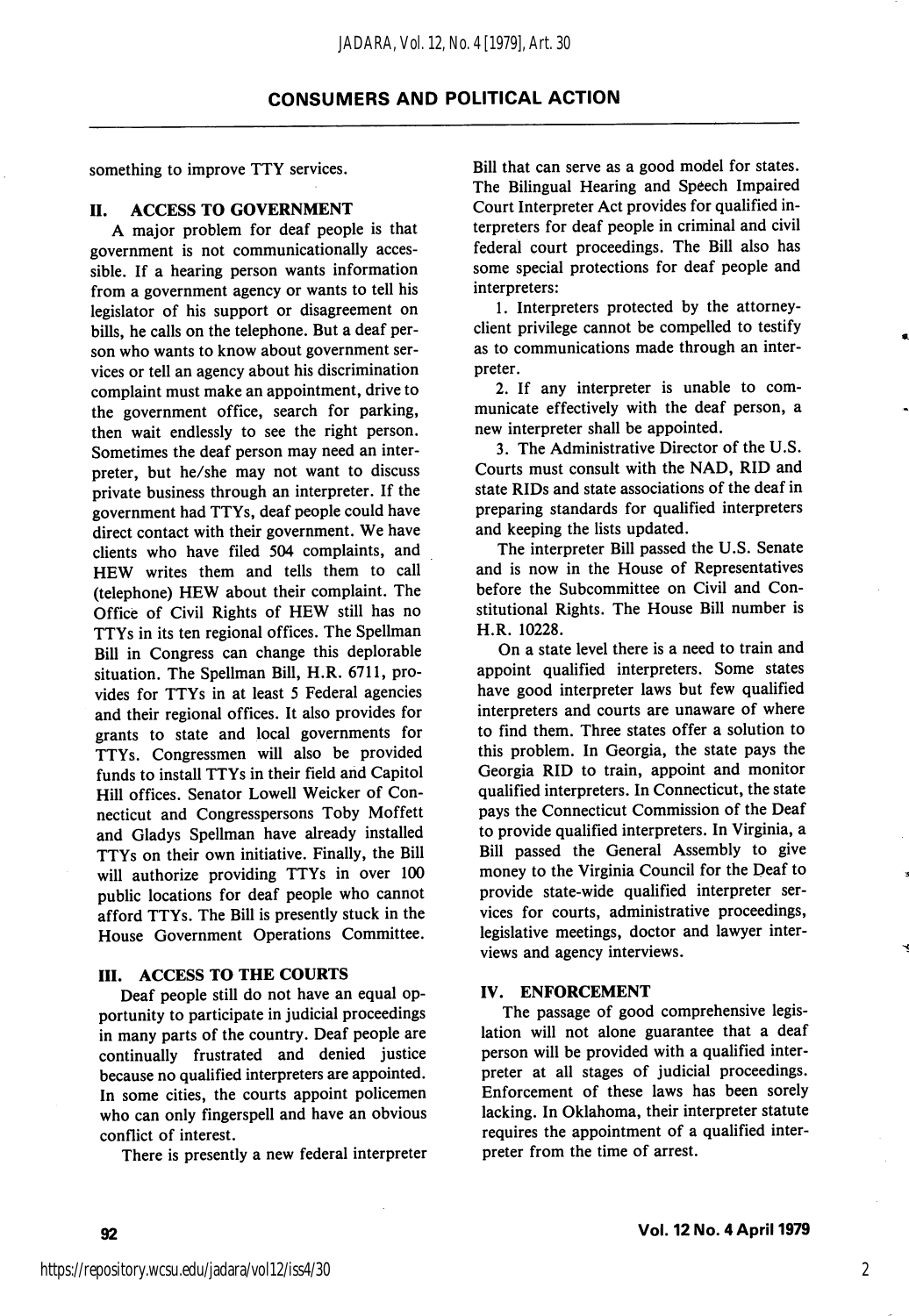## **CONSUMERS AND POLITICAL ACTION**

But in Oklahoma City, the police have refused to enforce this statute. In the case of Kiddy v. The City of Oklahoma City, a deaf person was arrested for drunkness in public. Mr. Kiddy was jailed for two days before his arraignment. During these two days, the police denied him interpreter services. Without an in terpreter, the deaf defendant was unable to know the charge against him or to communi cate his desire and ability to post bond. Mr. Kiddy and the Oklahoma Association of the Deaf have filed a class action suit to enforce the state statute. The Oklahoma Supreme Court ruled that Oklahoma law requires the appointment of an interpreter for deaf people at the arrest stage and applies to arrests made by municipal corporations. This court victory demonstrates the importance of judicial action to enforce interpreter laws already on the books but ignored by the police.

 $\tilde{\mathbf{z}}$ 

Ş

é

Dr. Schein talked about all the wonderful rights deaf people now have with Section 504, but Section 504 will only be empty promises without strong legal enforcement. The Law Center is confronting many schools, hospitals and welfare agencies refusing to follow 504.

Last summer, a deaf teacher, Nelda Barnes, needed to pass two summer school classes to keep her teacher's certification or be fired. She needed an interpreter to understand and par ticipate in the classes. Converse College re fused. The NAD Legal Defense Fund sued and the Federal Court, in the 1st case since the signing of the HEW Regulation, ordered the college to pay for the interpreter. Judge Hemphill recognized that handicapped persons can first sue in Federal Court for help without going through HEW. The private right of action is very important, especially since HEW's new enforcement plan says the Office of Civil Rights will only investigate 26 of 664 expected new handicapped complaints in 1978. In many regions, HEW will not investigate any handicapped complaints.

NAD and especially Fred Schreiber and Merv Garretson, have seen the need for legal action to win and enforce deaf people's rights. NAD has established the NAD Legal Defense Fund to fight discrimination through court action.

Some of the recent LDF cases are class action suits against the Illinois Department of Public Aid for refusing to provide interpreter services for deaf applicants for food stamps and against the University of Texas for refus ing to pay for interpreter services for a college student.

Effective enforcement requires continuous vigilance and pressure. In the years ahead, we will need more deaf lawyers to fight for deaf people's rights, the same as black, women, and Mexican lawyers have been fighting for their minority's rights.

When the NCLD began in 1975, there were only 4 deaf lawyers for 2 million deaf people. Now, with the help of our training program, eleven deaf students were accepted and are participating in law schools. We will continue our efforts to convince law schools to accept more qualified deaf applicants and encourage and help deaf students interested in a legal pro fession.

At the same time, there is a great need for persistent deaf consumer action to destroy communicational barriers on a local level. Here are some examples of local deaf consumer action:

1. In L.A. and Pittsburgh, deaf groups are fighting for more captioning of T. V. programs.

2. In Maryland and D.C., deaf groups are lobbying for laws to install TTYs with police, fire, and ambulance emergency services. Deaf groups in D.C. requested TTYs in the gas com pany, and were successful.

3. In Philadelphia, Pa., the Community Service Center for the Hearing-Impaired, under the direction of Betty Broecker, devel oped a training program for deaf people on how to use telecommunication devices for the deaf (T.D.D.'s). After a deaf person success fully finishes the training program, he/she can buy a TTY at a reduced price. There have been, to date, more than 270 graduates of this program.

4. N.Y.U. and NAD are evaluating how hospitals are providing effective communica tion for deaf patients.

5. Gallaudet Public Services Department has a training program for nurses on com munication problems of deaf patients.

## Vol. 12No.4April1979 93